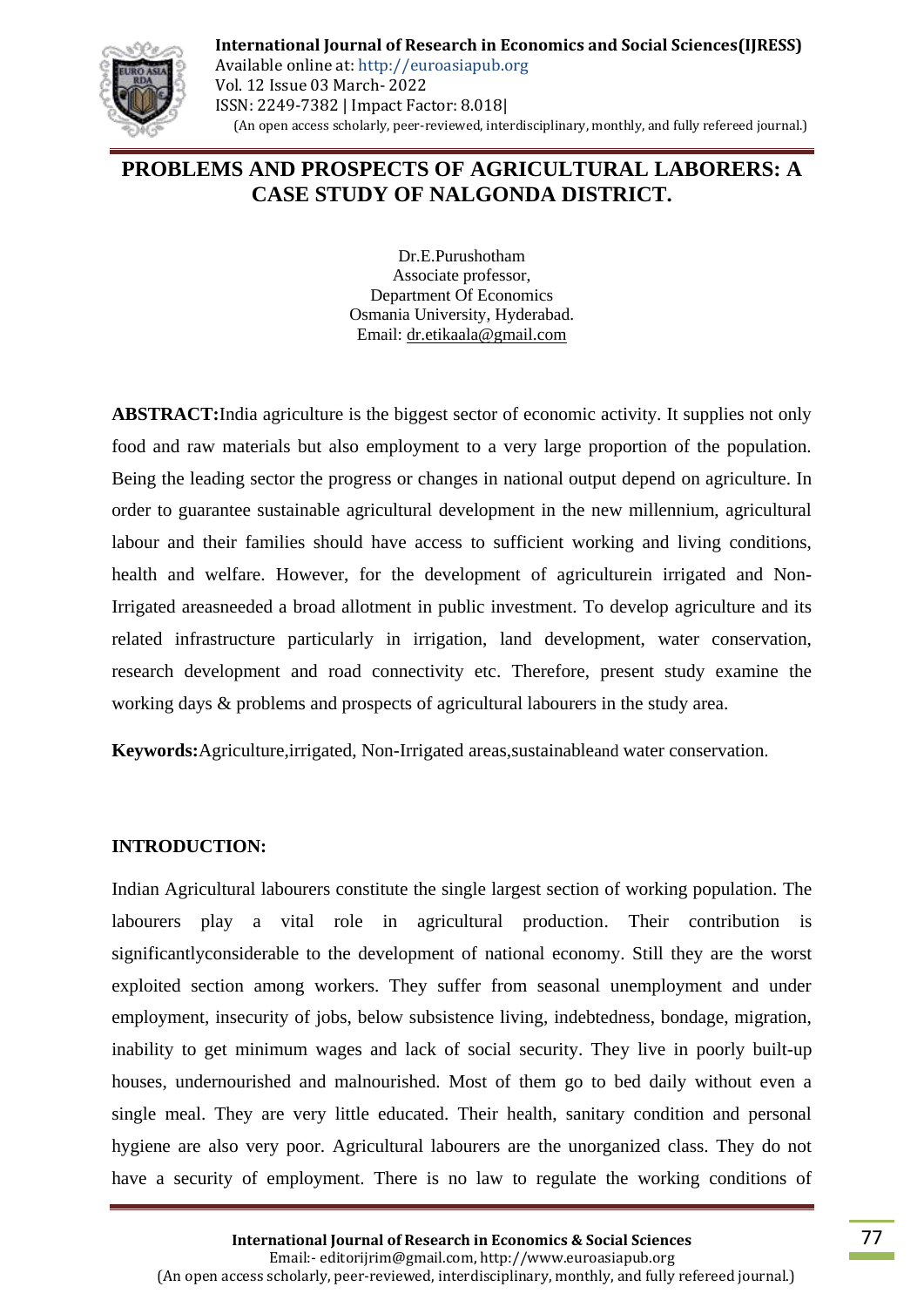

agricultural labourers. The benefits of medical facilities and social security are totally denied to them. Women workers have no maternity benefits. Lack of trade unionism causes no bargaining power. In the absence of a protective law, the rights of agricultural labourers are ignored and they are thrown at the mercy of the landlords and other rural vested interests. There have been innumerable numbers of incidents of atrocities committed on them because of their organized move to demand payment of minimum wages and to assert their rights as workers. As agricultural development is very vital to the growth of national economy, there is a need to bestow the attention. Unless the living and working condition of agricultural labourers are improved, there cannot be any real progress in agriculture. The upgrading of the skill of agricultural labourers and improving their productivity are important aspects of development in agriculture.According to the National Commission onLabour, this kind of labouris one which has basically unskilled and unorganized, people who have littlefor their livelihood other than their personal labour. Thus persons whosemain source of income is wages fall in this category. This paper examinesthe working days, nature of employmentof agricultural labourers of Nalognda District.

### **PROBLEMS OF THE STUDY:**

Agriculture sector played important role in Indian Economy,because majority of population are engaged in agriculture.

- 1. What are the problems being faced by agricultural labourer in irrigated and nonirrigated areas in Nalgonda district.
- 2. Which measures are taken by Government for Agricultural labourers.

### **OBJECTIVE OF THIS STUDY:**

The basic objective of this study as under

- 1. To examine the Working days of Agricultural labourers in irrigated and non irrigated area
- 2. To study the Experience in agricultural sector in irrigated and non irrigated area
- 3. To study the Owner of the land provides necessary tools to perform the job well
- 4. To analyse the Problems of Agricultural Labourers.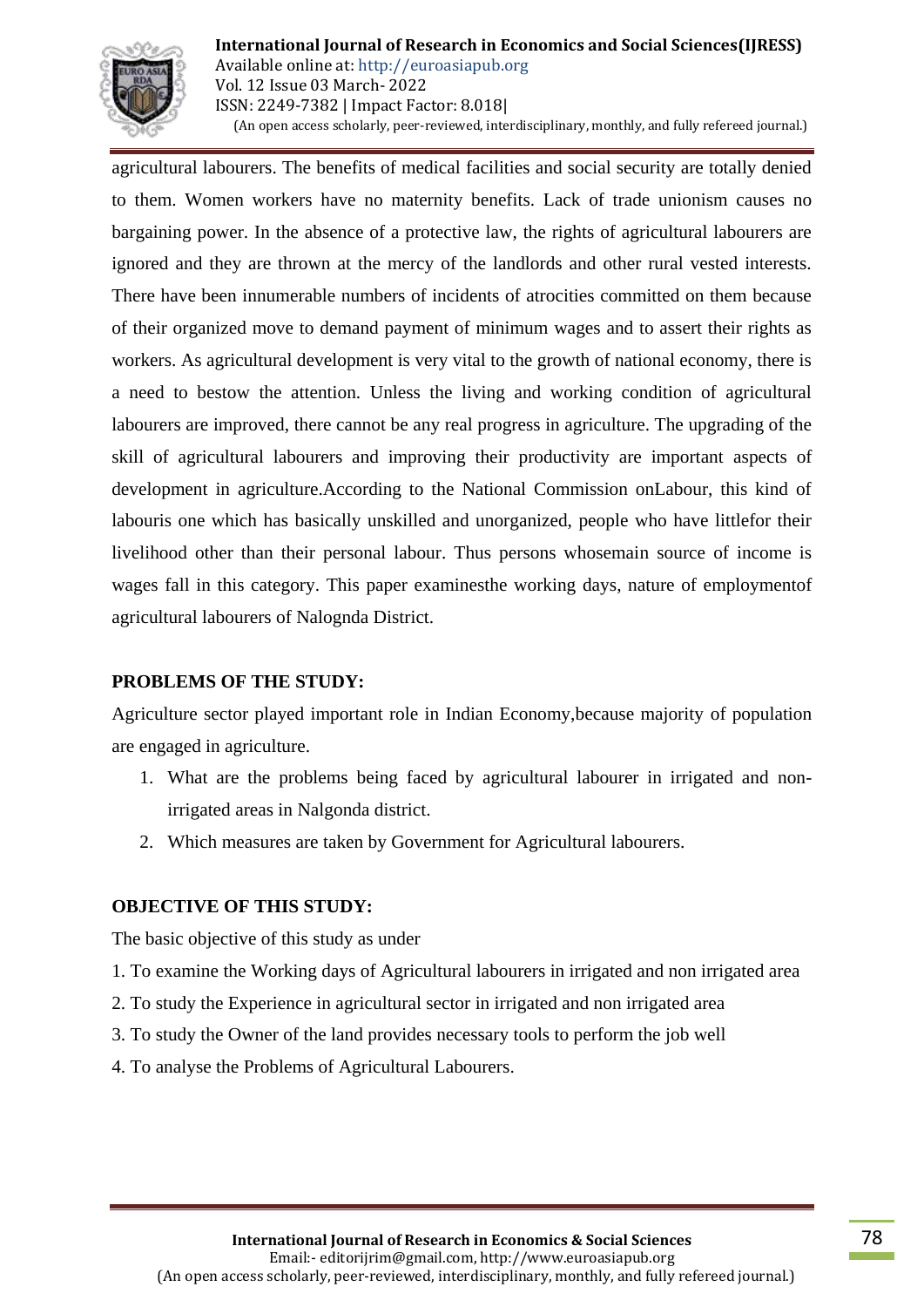

# **RESEARCH AND METHODOLOGY:**

The present study aims to assess the problems be faced by the agricultural labourers in irrigated and non-irrigated areas in Nalonda district and measures taken by Government for the following methodology adopted for the present study.

**SAMPLING TECHNIQUE:**For this study, convenient sampling technique was used to collect the information from Agricultural labourers of irrigated and Non-irrigated areas of the Nalgonda District.

**SAMPLE SIZE:** A sample of 200 from irrigated and 200 from Non-irrigated of the areas of the Nalgonda District, thus, it constitutes a total 400 respondents are taken for the research study.

### **SAMPLE DESIGN**:

For the present study, convenient sampling technique is used. The study carried out in Nalgonda District. At the first stage two revenue divisions named asNalgonda and Devarakondawere taken, from these revenue divisions irrigated non-irrigated areas selected.

### **STATISTICAL TOOLS**

The primary data was collected from the respondents and analyzed by using Statistical Packages for Social Sciences (SPSS) to obtain the results concerning the objectives of the study. Percentages used for analyses the responses.

### **DATA AND ANALYSIS:**

Working days of Agricultural labourers are presented in the table 1, it revels the employment availability of selected studyarea .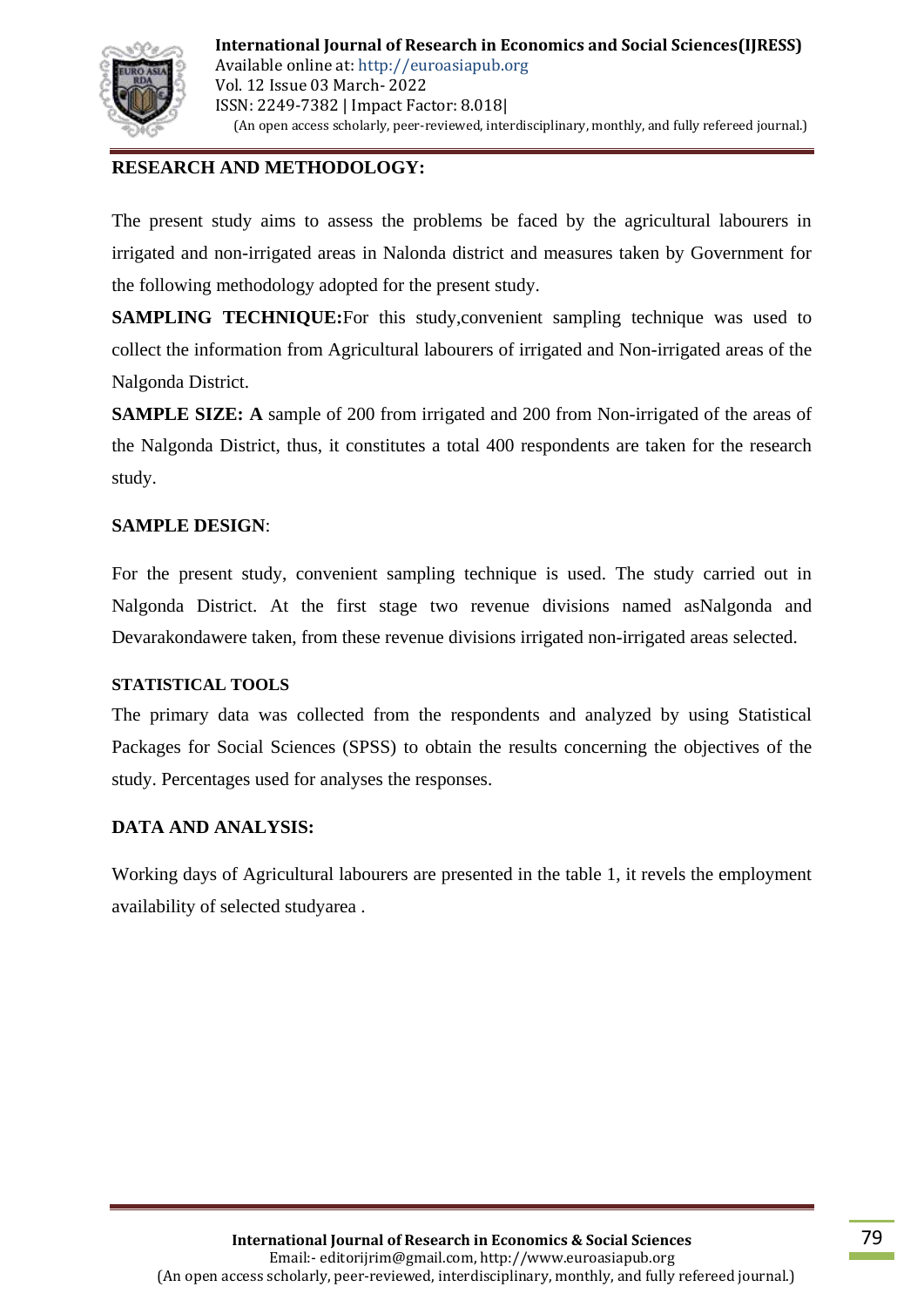

## **Table .1Working days of Agricultural labourers:**

| Area of cultivation/Option |                | Frequency | Percent    |
|----------------------------|----------------|-----------|------------|
|                            | <b>Annual</b>  | 90        | 45         |
| <b>Irrigated</b>           | <b>Monthly</b> | 40        | 20         |
|                            | <b>Weekly</b>  | 30        | 15         |
|                            | <b>Daily</b>   | 40        | 20         |
|                            | <b>Total</b>   | 200       | 100        |
| <b>Non-Irrigated</b>       | <b>Annual</b>  | 80        | 40         |
|                            | <b>Monthly</b> | 50        | 25         |
|                            | Weekly         | 20        | 10         |
|                            | <b>Daily</b>   | 50        | 25         |
|                            | <b>Total</b>   | 200       | 100        |
|                            | <b>Annual</b>  | 170       | 42.5       |
| <b>Total</b>               | <b>Monthly</b> | 90        | 22.5       |
|                            | Weekly         | 50        | 12.5       |
|                            | <b>Daily</b>   | 90        | 22.5       |
|                            | <b>Total</b>   | 400       | <b>100</b> |

*Source: Compiled from primary data*

by studying the table it known that in irrigated areas majority of the agriculture labour working on annual basis i.e., 45 per cent labourer are annual basis next to that 20 per cent of agriculture labour working on monthly basis and daily basis labourer are also 20 per cent where as in Non-Irrigated areas., 40 per cent labourer are annual basis next to that 22.5 per cent of agriculture labour working on monthly basis and daily basis labourer are also 22.5 per cent, out of 400 sample 42.5 per cent respondents are working on annual basis and remaining labourers are working on monthly, weekly and daily basis.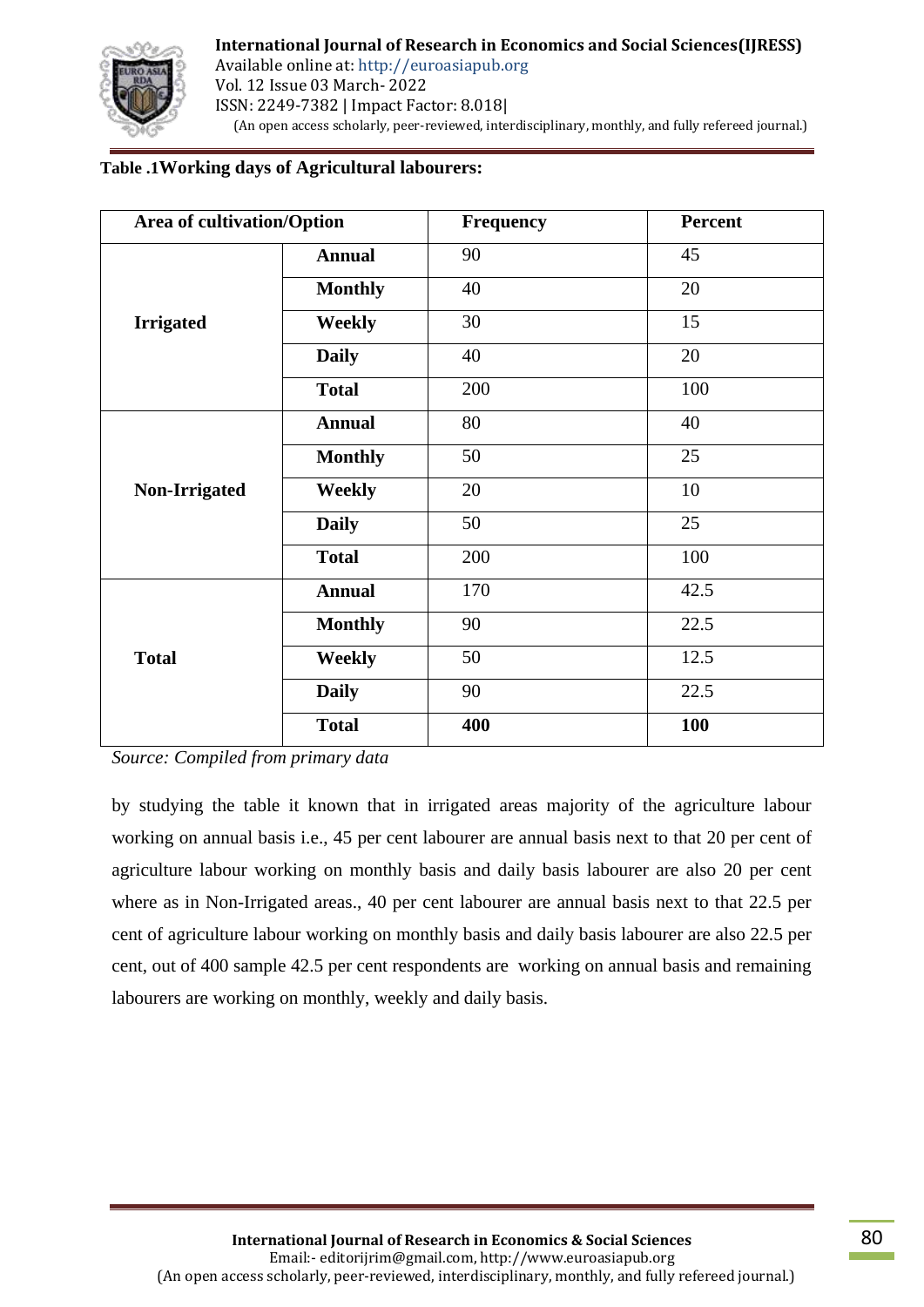

# **Table** .2 **Experience in agricultural sector:**

| <b>Area of cultivation/Option</b> |                | <b>Frequency</b> | Percent        |
|-----------------------------------|----------------|------------------|----------------|
| <b>Irrigated</b>                  | 1-2 years      | $\overline{0}$   | $\overline{0}$ |
|                                   | 3-5 years      | 20               | 10             |
|                                   | 6-10 years     | 70               | 35             |
|                                   | 11-20 years    | 70               | 35             |
|                                   | Above 20 years | 40               | 20             |
|                                   | <b>Total</b>   | 200              | $100\,$        |
|                                   | 1-2 years      | 10               | 5              |
|                                   | 3-5 years      | 30               | 15             |
| Non-Irrigated                     | 6-10 years     | 59               | 29.5           |
|                                   | 11-20 years    | 29               | 14.5           |
|                                   | Above 20 years | 72               | 36             |
|                                   | <b>Total</b>   | 200              | 100            |
|                                   | 1-2 years      | 10               | 2.5            |
| <b>Total</b>                      | 3-5 years      | 50               | 12.5           |
|                                   | 6-10 years     | 129              | 32.5           |
|                                   | $11-20$ years  | 99               | 24.8           |
|                                   | Above 20 years | 112              | 28             |
|                                   | <b>Total</b>   | 400              | 100            |

*Source: Compiled from primary data*

The table 2 points outs the Number of years of experience of agricultural labour in this field in the selected study area , from 200 Irrigated area respondents and 200 Non-Irrigated respondents, 35 per cent respondents have 11-20 years of experience similarly 35 per cent of the respondents have 6-10 years of experience and 20 per cent of respondents have above 20 years of experience whereas in Non-Irrigated areas 36 respondents have above 20 years experience next to this 29.5 per cent respondents have 6-10 years of experience. Out of the 400 sample respondents that majority of the respondents' 32.5 per cent have 6-10 years experience.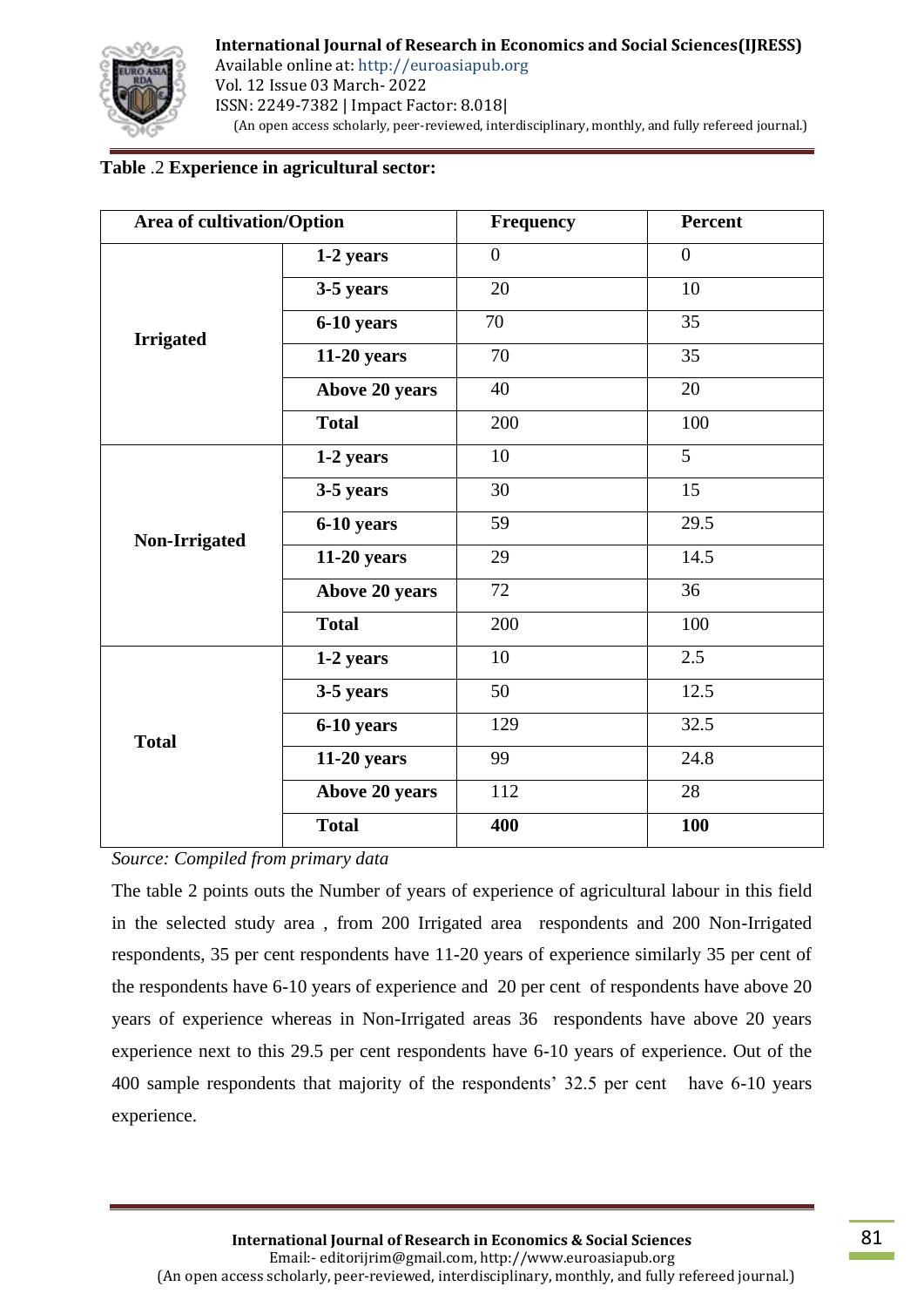

### **Owner of the land provides necessary tools to perform the job well:**

| <b>Area</b> | Opinion                  | Frequency | $\frac{0}{0}$ |
|-------------|--------------------------|-----------|---------------|
| Irrigated   | <b>Strongly Disagree</b> | 5         | 2.5           |
|             | Disagree                 | 15        | 7.5           |
|             | Undecided                | $00\,$    | $00\,$        |
|             | Agree                    | 60        | 30            |
|             | <b>Strongly Agree</b>    | 120       | 60            |
|             | Total                    | 200       | 100           |
|             | <b>Strongly Disagree</b> | 10        | 5             |
|             | Disagree                 | 15        | 7.5           |
| Non         | Undecided                | $00\,$    | $00\,$        |
| Irrigated   | Agree                    | 45        | 22.5          |
|             | <b>Strongly Agree</b>    | 130       | 65            |
|             | Total                    | 200       | 100           |
| Total       | <b>Strongly Disagree</b> | 15        | 3.75          |
|             | Disagree                 | 30        | 7.5           |
|             | Undecided                | $00\,$    | $00\,$        |
|             | Agree                    | 105       | 26.25         |
|             | <b>Strongly Agree</b>    | 250       | 62.5          |
|             | Total                    | 400       | 100           |

|  | Table .3Owner of the land provides necessary tools to perform the job well |  |  |
|--|----------------------------------------------------------------------------|--|--|
|  |                                                                            |  |  |

*Source: Compiled from Primary data*

The table.3 shows the weather owner of the land provides necessary tools and equipments to perform the job well or not ,from 200 irrigated respondents and 200 Non-Irrigated respondents, 2.5 per cent of irrigated and 5 per cent Non-Irrigated and 3.75 per cent of Total Respondents are Strongly Disagree with the statement and 60 per cent of Irrigated, 65 per cent of Non-Irrigated respondents and 62.5 per cent of Overall respondents are Strongly Agree with the statement, from the data it is concluded that majority of respondents replied that Owner of the land provides necessary tools and equipments to perform the job well.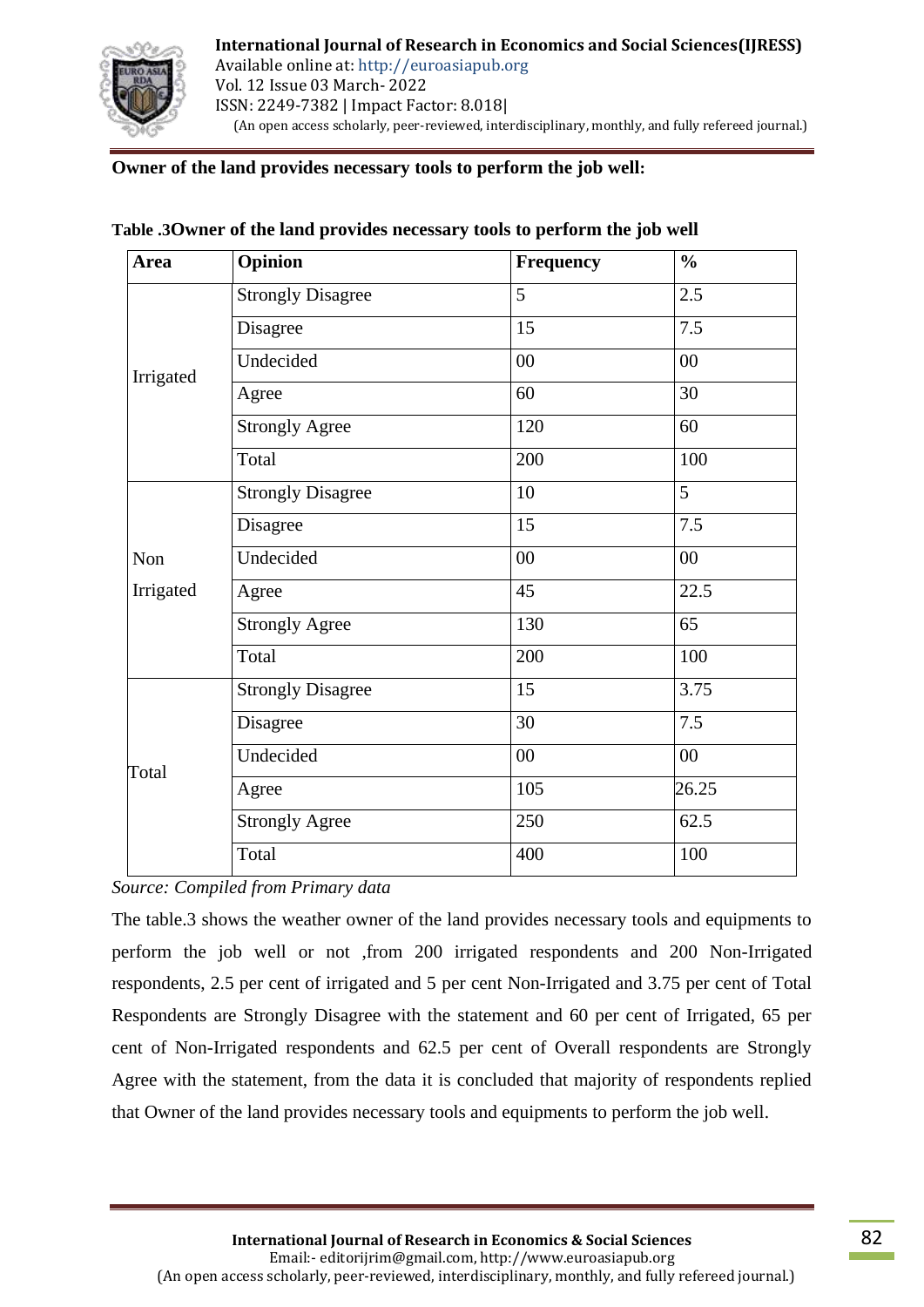

# **PROBLEMS OF AGRICULTURAL LABOURERS:**

## **1. Overload operational Hours**

The working hours of these laborers are not only irregular but also excessive. They have to work since morning to late night. His working hours change with harvest, season and work.

## **2. Cyclic Employment**

The agricultural labor does not get work for the whole year. According to the Second Agricultural Labor Investigation Society, a Seasonal labor gets an average of 197 days of work in a year. Similarly, child labor gets 204 days and women get 141 days of employment. Thus, their average annual income is very lower.

## **3. Near to the ground Wages**

The wage level of agricultural labors is very low as compared to that of industrial labor. It has two reasons increase in landless laborers lack of non-agricultural areas of work in rural areas.

## 4. **Agricultural Slavery**

Majority of agricultural laborers are landless and of backward classes. Due to their lower social status they are treated as animals. Big land owners make them work as slaves. They are used as laborers and in return given minimum wages.

**5. Indebtedness:** Due to lower income, the indebtedness of agricultural farmers is increasing. They hesitate in negotiating their wages with the land owners in the fear that their services would be terminated. The laborers remain indebted even after working with the land owners for their whole life.

## **6. Not United**

Since the agricultural laborers are spread in millions of village all over the country they lack unity. Thus, they are unable to negotiate their wages etc. with the land owners by uniting themselves.

## **7. utilization of Child and WomenLaborers**

Due to lower income the children and women of agricultural laborers are also forced to work for their livelihood. The child and women laborers are made to work more for livelihood. Thus, exploitation of child labor and woman labor is a major problem in the field of agriculture.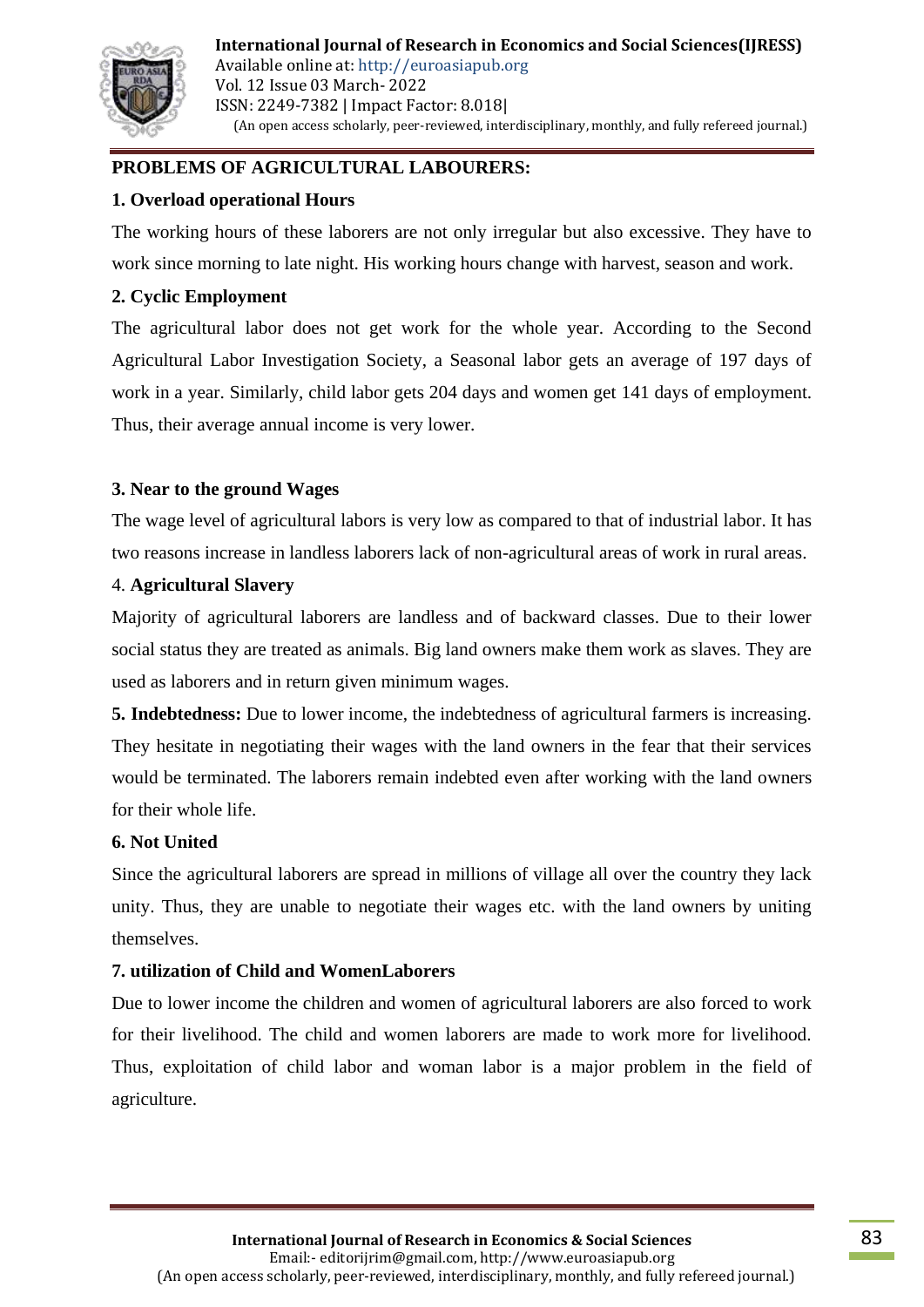

### **8. inferior Social Status**

Most of the agricultural laborers are of backward classes who have been exploited since centuries. Due to this reason also their social status is lower.

### **9. Scarcity of Other Jobs**

There is shortage of other jobs in villages. Thus, if the crop is destroyed by floods, famines etc., it becomes difficult for the agricultural labor to survive.

### **10. Accommodation Problem**

The landless laborers have no private house. They live in cottages, made on the useless land of the landowners with their permission and in its return they have to work without payment, for the landowners. When a number of people live under the same root, the physical, social, moral and religious problem arises.

**Measures taken by the Government to improve the Conditions:** The Government has shown awareness of the problems of agricultural workers and all plan documents have suggested ways and means to ameliorate the lot of these people. Measures adopted by the Government for ameliorating the economic conditions of Agricultural labourersare Passing of minimum wage Act.Abolition of Bonded LabourersProviding land to landless labourersProvision of Housing cities to houseless

**CONCULSION:** We should encourage labour intensive techniques in these activities and should not go for higher mechanization in the above activities, especially in non irrigatedareas. Minimum and equal wages should be fixed by state Government for agricultural labour and the rates should be reviewed periodically. Conscious efforts are needed for training of work force in the rural areas in alternative skills.

## **Bibliography:**

A. J. Singh and D.S. Sidhu, 'New Farm Technology and Agricultural Labour',Rural Labour in India, Sri Ram Centre for Industrial Relations and HumanResources, New Delhi (1976). Allen, Tim and Alan Thomas. (2000). Poverty and Development into the Twenty First Century. (Oxford: Oxford University Press,

Aston T.H, and C.H.E. Philipin., (Eds).. 1985). The Brenner Debate: Agrarian Class Structure and Economic Development in Pre-Industrial Europe. (Cambridge : Cambridge University Press,